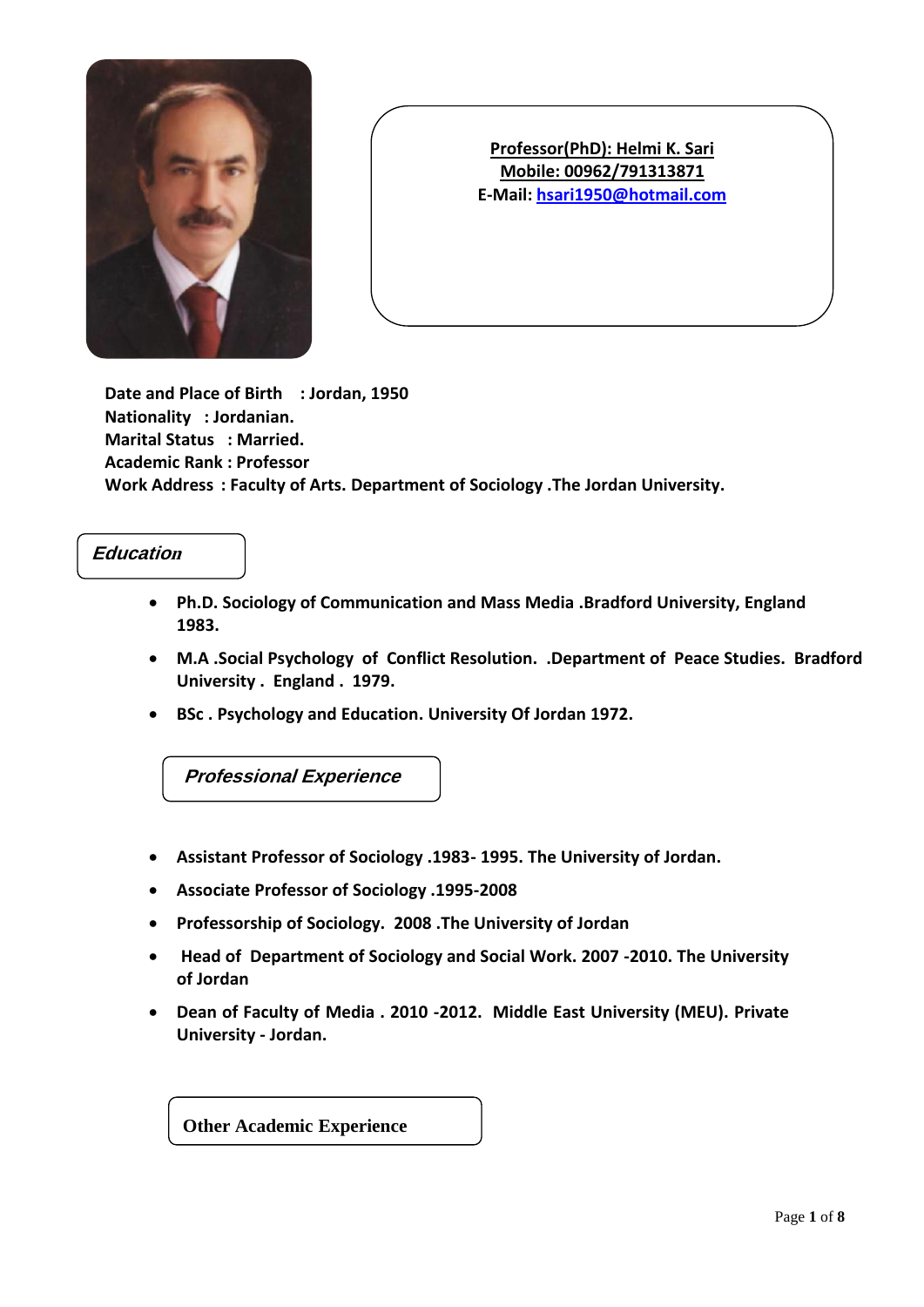- **Petra University, Jordan (Private University) 1996-1997 Part Time Lecturer in Communication and Mass media. Department of media.**
- **Philadelphia University, Jordan (Private University) 1997-1998Part Time Lecturer in Communication and Mass Media.**
- **City University, UK. Facilitator of the Post-graduate Programme in Management and Business Administration, Jordan Branch, 1995 – 2000**
- **Buckingham University, UK .Facilitator of the Post-graduate Programme in Management and Business Administration, Jordan Branch, 1995 – 2000 .**
- **Ajman University, UAE 1999 – 2001 Visiting Professor. Faculty of Communication and Languages.**

 **• Qatar University, Qatar, 2002 – 2003 Visiting Professor. Department of Mass media** 

- **The Arab Open-University, 2003-2007 Lecturer and Staff TutorIn Cooperation with The Open University .U.K**
- **The Arab Academy for Banking and Financial Sciences In Cooperation with University of London. . 2003 – 2007 Part Time Lecturer in Social Sciences .**

**Publications (In Arabic)**

- **1- Sari, H), (1988). The Arab Image in the British Press. Beirut: Centre For Arab Unity Studies. (346 Pages).**
- **2- Sari, H; and Others. (1992). Sociology of Family Relations, Amman: Al-**

**Qudus Open University, (340 Pages).**

**3- Sari, H; and Others. (1992). Principles of Sociology, Amman: Al-Qudus Open University, (404 Pages).**

**4- Sari, H, and Othman I., (Eds), (1997). Socialization and Childhood, Amman: Al-Qudus Open University, (215. Pages).**

 **5-Sari, H, and Hasan , M. (1998). Social Psychology, Amman: Al-Qudus Open University. (252.Pages).**

 **6-H. Sari . (2005) . The Culture of The Internet: A Socio-Psychological Dimension. Dar Majdalawi for Publication- Jordan.**

**7 -H. Sari, ( 2013 ) .Capacity Building of Working Women in Jordan in Fighting Violence. The Jordanian national Commission for Women. Jordan.**

- **8- H.Sari . (2016). Social media. Dar Knouz Al-Marefa .Amman . Jordan.(454p).**
- *9-* **H. Sari and Others , (2017 ). Political Parties In Jordan: A Historical and Analytical Perspective-1921-2016 . Al-Quds Center for Political Studies. Jordan.**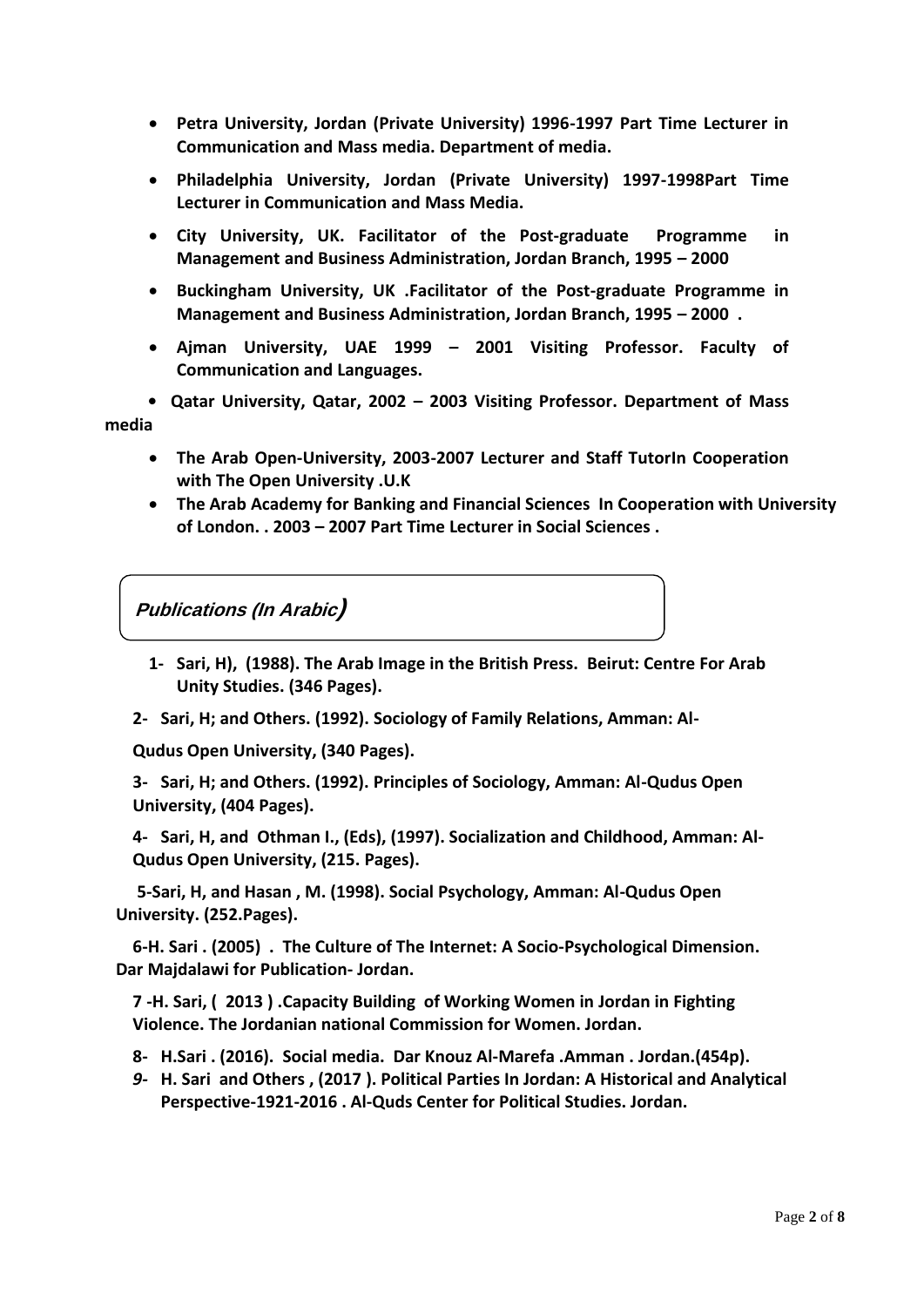

- **IPPF Consultant for the Workshop of "Needs Assessment Team". Tunis, 1987.**
- **UNESCO Consultant for The Evaluation Of "Population Communication Project", Yarmuk University, Jordan. 1989.**
- **IPPF Consultant For The Workshop of Designing Communication Manuals For The IPPF Workers in the Arab World" Tunis, 1990.**
- **Consultant for Queen Alia Social Welfare Fund for Establishing the Queen Zein El-Sharaf Compound for Community Development, 1990.**
- **Consultant for the Jordanian Women's Union for marriage and Divorce.1990-1995**
- **Trainer of the Jordanian Women for the Project of "Promoting Women's Equal Access to Parliament Elections- 1997: Voters and Candidates", Organized by Queen Nur-Al-Hussain Foundation.**
- **Leader Of The Jordanian Team For Conducting The National Survey Study of Human Rights in The Text Books in The Basic Education Stage in Jordan, Subsidized by The Arab Institute For Human Rights, Tunis, 1997.**
- **Leader of the Jordanian Youth Team: "Bruno Kreisky Forum for International Dialogue". Austria.1998**
- **Trainer in Communication and Conflict Resolution for the Participants in the "Bruno Kreisky Forum for International Dialogue". Austria.1, Organized by the Crown Prince Hassan Award, and Bruno Kreisky Forum, 1998.**
- **Consultant for "The Associates in Rural Development" (ARD) in The Project of "Strengthening The legislative Capacity of the Palestinian Legislative Council"... Palestine. June 1999.**
- **Expert of 'Arab Engineering and Management Consultants' For Conducting and Carrying Out a Comprehensive Survey for Jordan Valley Authority on 'JVA Stakeholders Environment Assessment'. This Study was part of (JVA) Main Project On "Strategic Planning For Irrigation in the Jordan Valley", With Cooperation with USAID and FORWARD Foundation, 2000.**
- **Member of the External Evaluation Committeeof the Bachelor's Program in Sociology and Social Work / Ajman University . the Commission for Academic Accreditation / Ministry of Higher Education and Scientific Research in the United Arab Emirates.2012**
- **Member of the External Evaluation Committee of the Master's Program in Applied Sociology. University of Sharjah. the Commission for Academic Accreditation in the Ministry of Higher Education and Scientific Research in the UAE .2013**
- **Chairman of the External Evaluation Committee of the Master's and Doctoral Programs in Applied Sociology. University of Sharjah .The Commission for Academic Accreditation in the Ministry of Higher Education and Scientific Research in the UAE.2015.**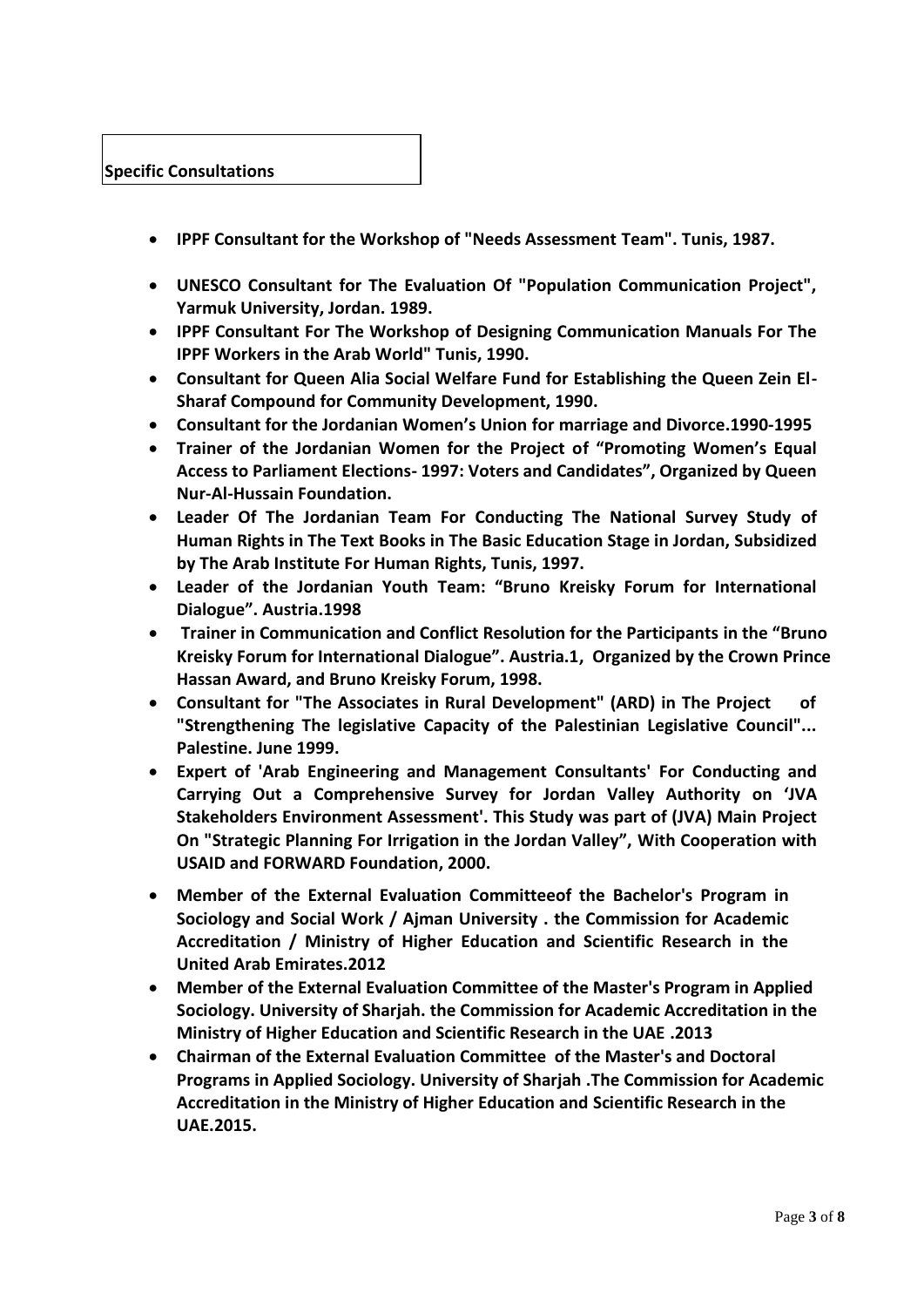## **Refereed Academic Research**

**.**

- **The Knowledge of Orientalism : A Study in Sociology of Knowledge(1989). Journal of Social Sciences; Kuwait University.Vol.17. No. 3.**
- **"The Role Of Communication In Voting Behavior in Jordan".(1991). Journal of DIRASAT, Jordan University, Vol. 18, No. 4,. Pp. 266-296.**
- **"The Role Of Reference Groups In Affecting Voting Behavior In Jordan".(1993). Journal of DIRASAT, Jordan University, Vol. 20.A**
- **"Women as "Others" In Jordan: The Role of Gender Stereotyping in Affectingthe Status of Women in Jordan".(1993).. Tunis, Organized by Arab Association of Sociology**
- **"The News Coverage of the Palestinian Uprising in the Arab Press".(1995) Arab Journal for the Humanities, Kuwait, Issue No. 51-spring,. PP.92-140.**
- **"The Concepts of Human Rights in Arabic Textbooks in the Basic Education Stage in Jordan".(1995).Journal of DIRASAT, Jordan University, Vol. 22, No. 6,**
- **Content Analysis of the Election Platforms For the 1997 Parliamentary Campaigns in Jordan . (1999 ) Journal of DIRASAT. Jordan University .Vol.26..**
- **Social Identity and Inter group Dynamics: The Case of Palestinian Children in Jordan.(1999) Journal of DIRASAT, Jordan University. Vol.27, No. 119.**
- **The Images of Female Children in Children Television Programs. (2004 ). Journal of Social Sciences. University of Qatar.**
- **Socializing Human Rights in Basic Stage of Education in Jordan: English Books asa Case.( 2004) . Journal of Educational Sciences(JES). No. 5**
- **The Socio- Psychological Dimensions of Communication in Chat-rooms: A Symbolic Interactions Perspective.(2006 ). Journal of Educational Sciences(JES). Qatar University**
- **The Effects of Internet on Social Relations in Qatari Society: A Social Study.**(**2006.**

 **Damascus Journal of Social Studies,** 

- **Manufacturing Fear in Media Institution :(2007) .Al MANARA Journal , University of Al bait ,Jordan,**
- **The Role Played By Al-Hussein Cancer Center Communication Campaign For Fund Raising For Cancer Patients,(2007). Journal of MUTAH University, .(Joint with A. Salayma)**
- **Problems of Media Working Women At Jordan Radio and Television Corporation: A Social Study of Gender Inequality. (2007) Journal ofMedia Studies, CairoUniversity,. ( Joint with R . Abu Elrous)**
- **Traffic Accidents in Jordan: An Analytical Study in the Sociology of Communication (2008). Journal Of Media Studies. Cairo University,**
- **Conflict Management in the Jordanian families: Un analytical Study.**(**2008) Journal of Faculty Of Art, University Of Cairo,.( Joint with R. Saleem)**
- **The land Scape of media in Jordan .(2011) Alquds Center for Political Research.**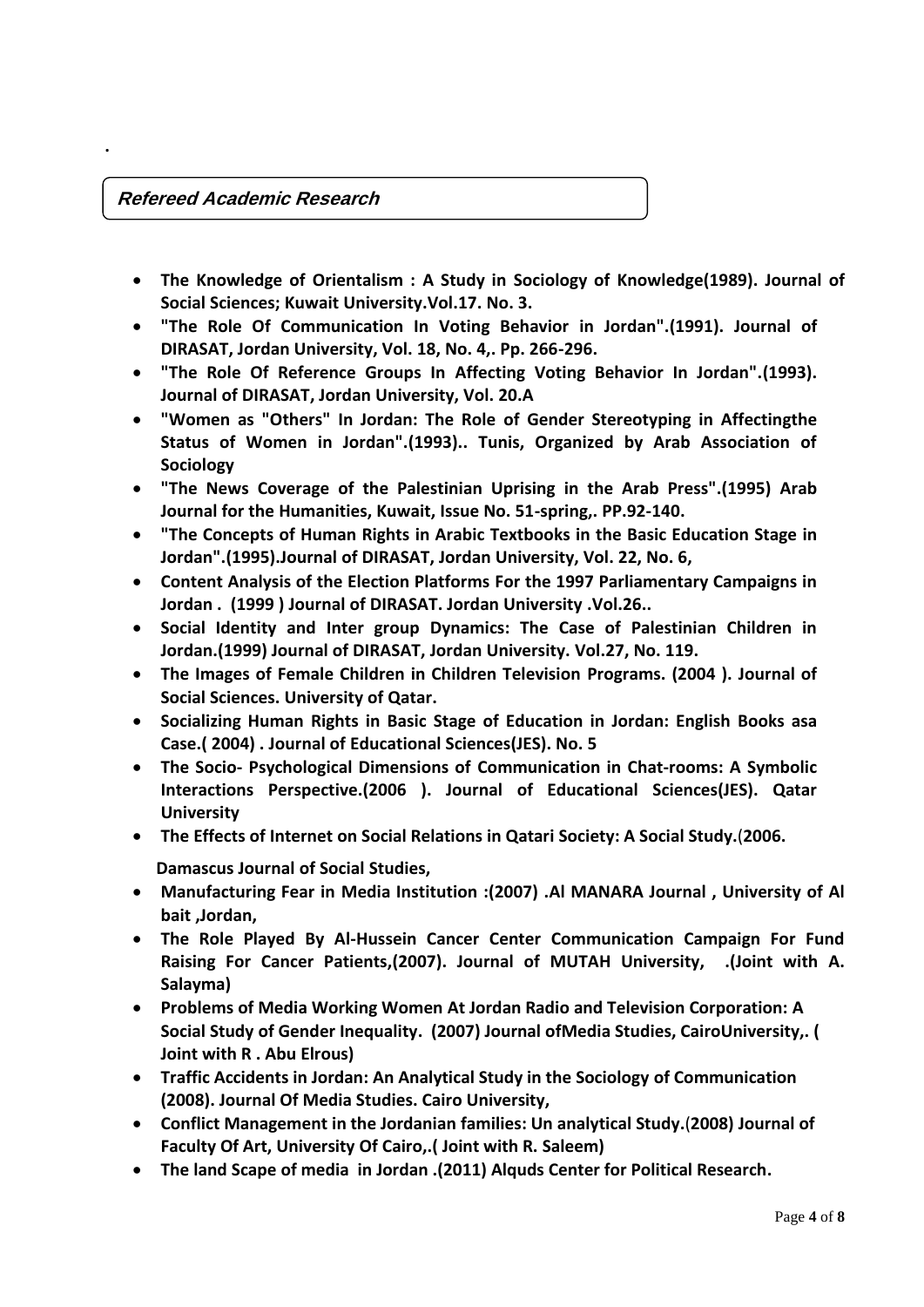- **The Impact of Social Media on the Youth in Jordan.( 2012) .paper presented at the National Centre of Research in Social and Cultural Anthropology in collaboration with the Arab Sociological Association and the Center for Arab Unity Studies. . Algeria 20-23 / 3/2012.**
- **"Social Networking and marriage in Jordan", paper presented at the Conference of : "Sociology and Current Changes" . Oran. Algeria.2013.**

## **Selected Papers Presented At Conferences and Workshops**

- **"The Arab Communication Order And Contemporary Cultural Challenge", Paper Presented at The Scientific Day Of The Faculty Of Social Sciences, Jordan University, 1984.**
- **"Portrayal Of Women in Mass Media ", Paper Presented at The National Conference Of Arab Women, Amman, 1985.**
- **"The Role of Communication in Social Change ", Paper Presented at a Workshop Organized by the Jordan Family Planning and Protection Association, 1985.**
- **"The Role Of Communication in Social Development ", Paper Presented at a Workshop Organized by The Arab League, Amman, 1985.**
- **" Social Dimension of Family Planning ", Paper Presented at a Workshop Organized by The Jordan Family Planning And Protection Association, 1987.**
- **"Capital Punishment: A Sociological Perspective". Paper Presented at a Workshop Organized by Amnesty International, Jordan Branch, 1992.**
- **"Women Abuse in Jordan "; Paper Presented at a Workshop Organized by Jordan Women's Union, 1996.**
- **"Women Stereotype in Arab Mass Media", Paper Presented at The Workshop of "The Role of Media in The Advancement Of Women Cause", Organized by Konard Adenauer, Amman, 1997.**
- **" Psycho - Sociological Motives behind Honor Crimes in Jordan" , Paper Presented at the Workshop of "Honor Killing in Jordan", Organized by Jordan Women's Union, 1998.**
- **" Socio -Psychological Effects of Early Marriage on Women in Jordan Society"", Paper Presented at The Workshop Of :"Marriage in Jordan", Organized by Jordan Women's Union; 1998.**
- **"The Role of Mass Media in Fighting Violence in Jordan Society", Paper Presented at the Workshop of " Media and Violence" Organized by Jordan Women's Union, Amman, 1999.**
- **"Domestic Violence: a Sociological Perspective", Paper Presented at a Conference Organized by Arab Resource Center on Violence Against Women (AMAN). Amman Jordan. November 2001.**
- **"Images of War in the Media: The War at Iraq as a Case Study". Paper presented at the Scientific Day of the Faculty of Humanities. Qatar University, 1/4 – 2003.**
- **"Digital communication: the case of the Jordanian society".Paperpresented at the Digital communication in the Arab World Conference.. Tunisia 2010.**
- **"The Image of the West in the Arab School Books (in English), paper**

 **presented at the Workshop of the Scientific Day of the Faculty of Media,**

 **2011.Organized by the Middle East University**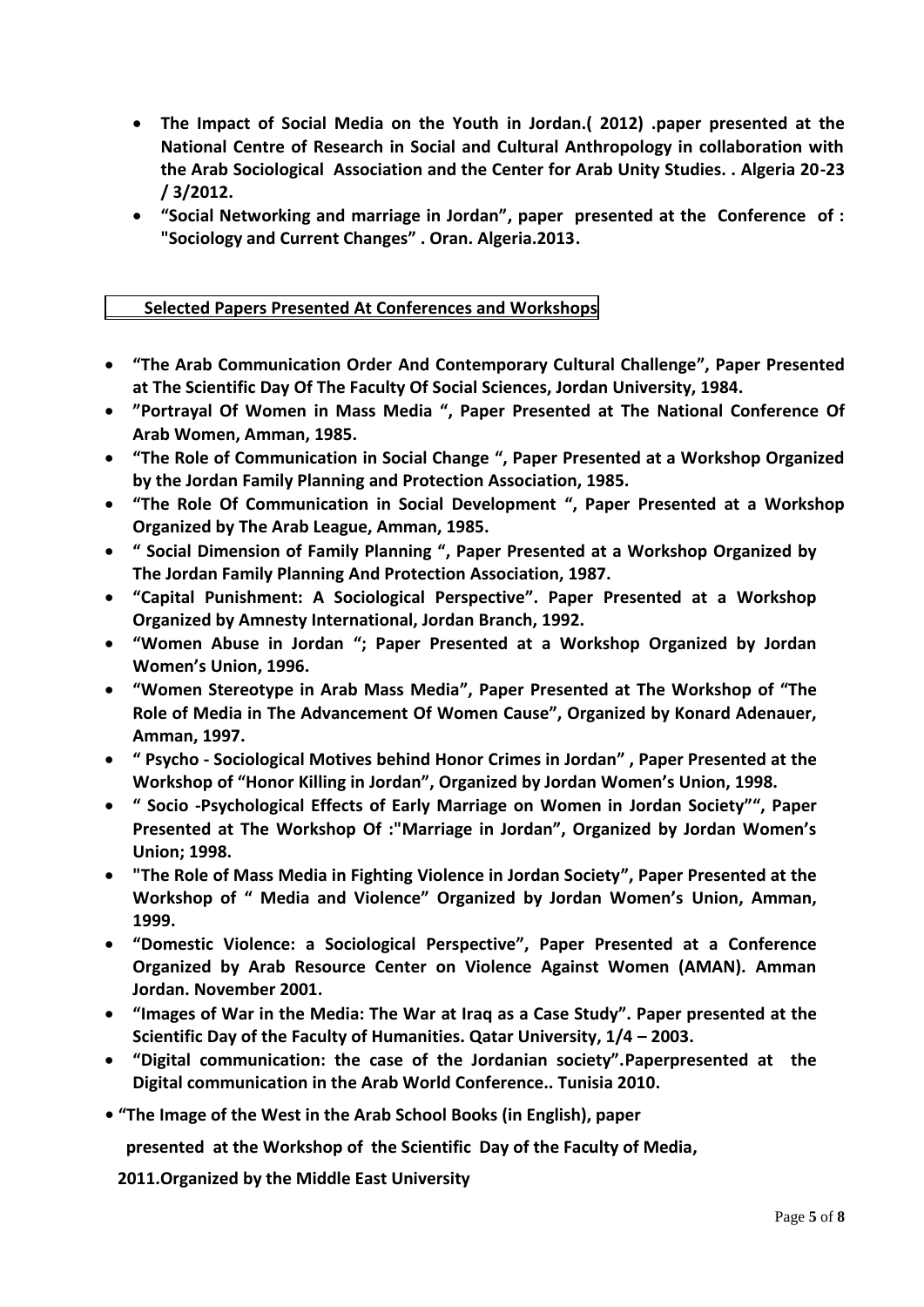**• "Sociology and Mass Media in Jordan: Origin and Future prospects" .paper Presented at a workshop organized by (CARA) Foundation with the cooperation of the American University in Beirut entitled "Social Sciences in the Middle East. 29-30 / 4/2011.**

**•"Social and Cultural Approaches to Combating Violence Against Children and Women in Jordan . paper presented at the conference of violence against women. 27-28 / 11/2011. Jordan.**

**• "the Future of Sociology in the Arab world" . presented at the conference: "The future of Social Sciences in the Arab world,". Organized by National Centre of Research in Social and Cultural Anthropology in collaboration with the Arab Sociological Association and the Center for Arab Unity Studies.. Algeria 20-23 / 3/2012**

**• "The Concept of Transitional justice" . paper presented at the conference of "Transitional justice and Democratization in the Arab world." Beirut 20-22 /**

**4/2012 . Organized by :Arab Network for Tolerance organization.**

**• "Death Penalty: Paper presented at the Conference of :The Role of Media in** 

**Reducing the Death Penalty –Organized by : Jordanian Women's Institute. 10 October 2012**

**• " The Role of Civil Society Organizations in the Provision of Services for Battered Women" .Paper presented at the Conference: "Referral for Battered Women: Opportunities and Challenges" Amman 25/11/2012.** 

**• " Gender and social networks". paper presented at the Conference: "Women Making Change,". Organized by Women's Studies Center in cooperation with the Danish institution KVINFOA. Jordan (in English).26-28 / 11/2012**

**• "migration and Asylum: a Sociological Analysis " Paper Presented at the Conference of : Syrian Refugees in Jordan: The Question Of Society And The Media. Organized by Jordan Media Institute December." 2014.**

**• "Media and Terrorism ". Paper Presented at The Conference of : "Radio and Television Broadcasting: Policies, Transformations and Challenges" ,Organized by the Jordan Media Institute Amman. May. 2015**

**•"Internet And Economics" .paper Presented at The Conference of : Social Media and Internet" .Organized by the Jordan Media Institute in Collaboration With the League of Arab States. 2015.**

**• "Hate Speech in Social Networks". Paper presented at a Conference on: " Media and Terrorism " .Organized by the Jordan Media Institute in Cooperation with the Norwegian Press Institute, Amman, Jordan, 26-27 October.2016**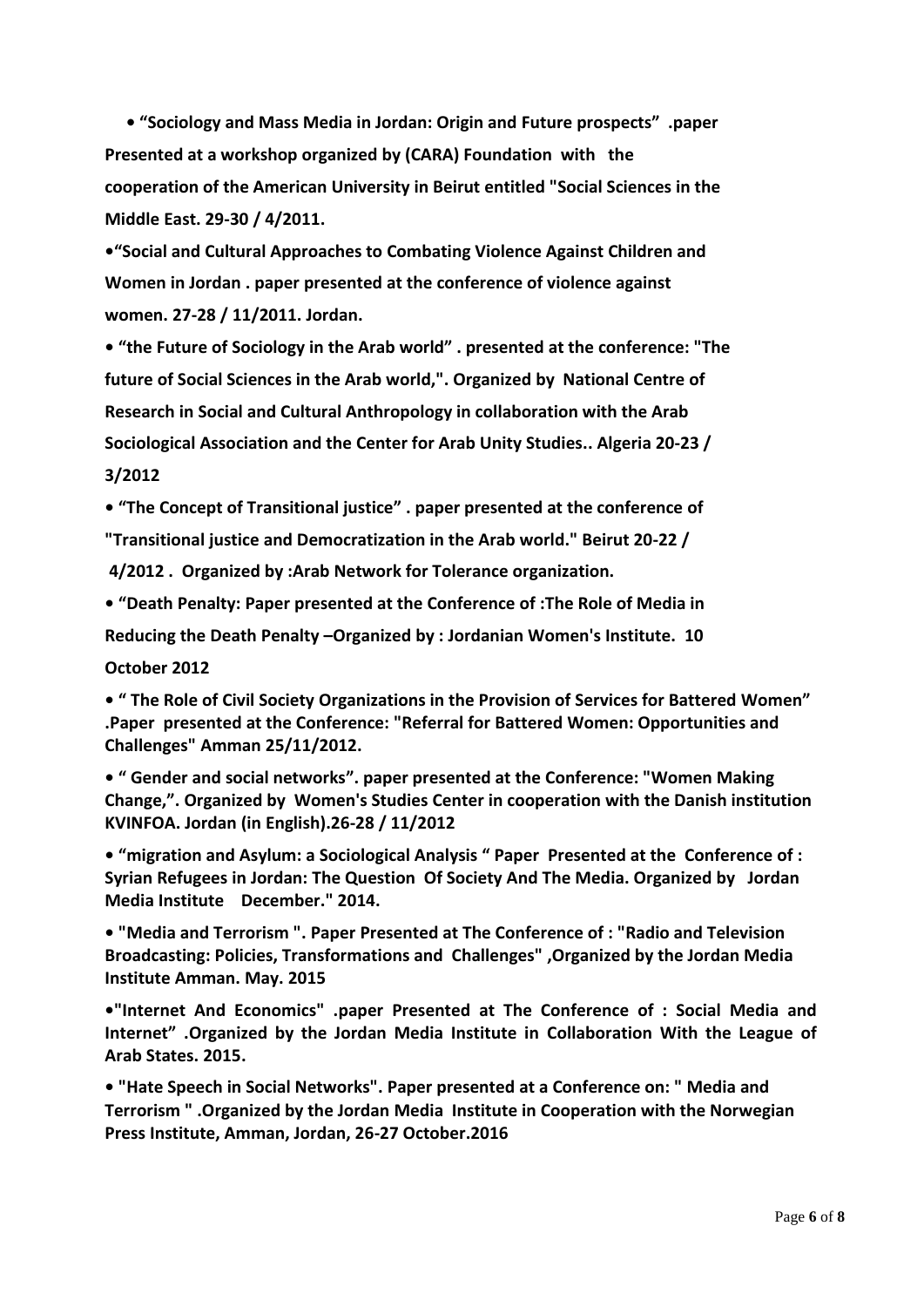**• Cultural and Social Connotations of the Rituals of Death in Jordanian Society: A Socio – Anthropological Perspective .. Paper Presented at Philadelphia University Conference 21: "Civilizational Criticism in the Arab World 11-3 / 4 / 2017. Jordan**

**• "Literature and Extremism" working paper Presented at Scientific Day of the Faculty of Arts. University of Daytona / Jordan. May. 2017 .**

> **• "The Other " as Social Capital in the Virtual Society: a Study in the Sociology of Social communication. Paper Presented at the Conference:" the Image of the Other . Bahrain (24-26 / 1 - 2016).**

**• Social Networks and Alienation Among Young Palestinian university Students . A joint research with Yasser Naim Abdullah. Journal of DIRASAT. "University of Jordan" 2017 (Acceptable for Publication).**

**Training Expertise**

- **A) Skills of Effective Communication.**
- **B) Skills in Advanced Negotiation.**
- **C) Public Relations .**
- **D) How to Run Election Campaigns.**
- **E) Conflict Management.**
- **F) Emotional Intelligent.**
- **G) Crisis Management.**
- **H) Effective Speaking & Presentation Skills**
- **I) Dealing with Difficult People and Difficult Situations.**
- **J) Assertive Communication.**
- **K) Stress Management .**
- **L) Manager Self Development.**
- **M) Leadership and Team Building.**

**Organization Affiliation**

- **Arab Association of Sociology (Vice President2008-2016).**
- **The Jordan Family Planning and Protection Association(1985-2017)**.
- **The Jordan Women's Union(1995-2017).**
- **Jordanian Society for Protection from Family Violence. (Founder Member and Vice President1999- 2017).**

**Supervision of Post Graduate Dissertations and Ph. D Thesis**

**(17) Ph.D. Thesis.**